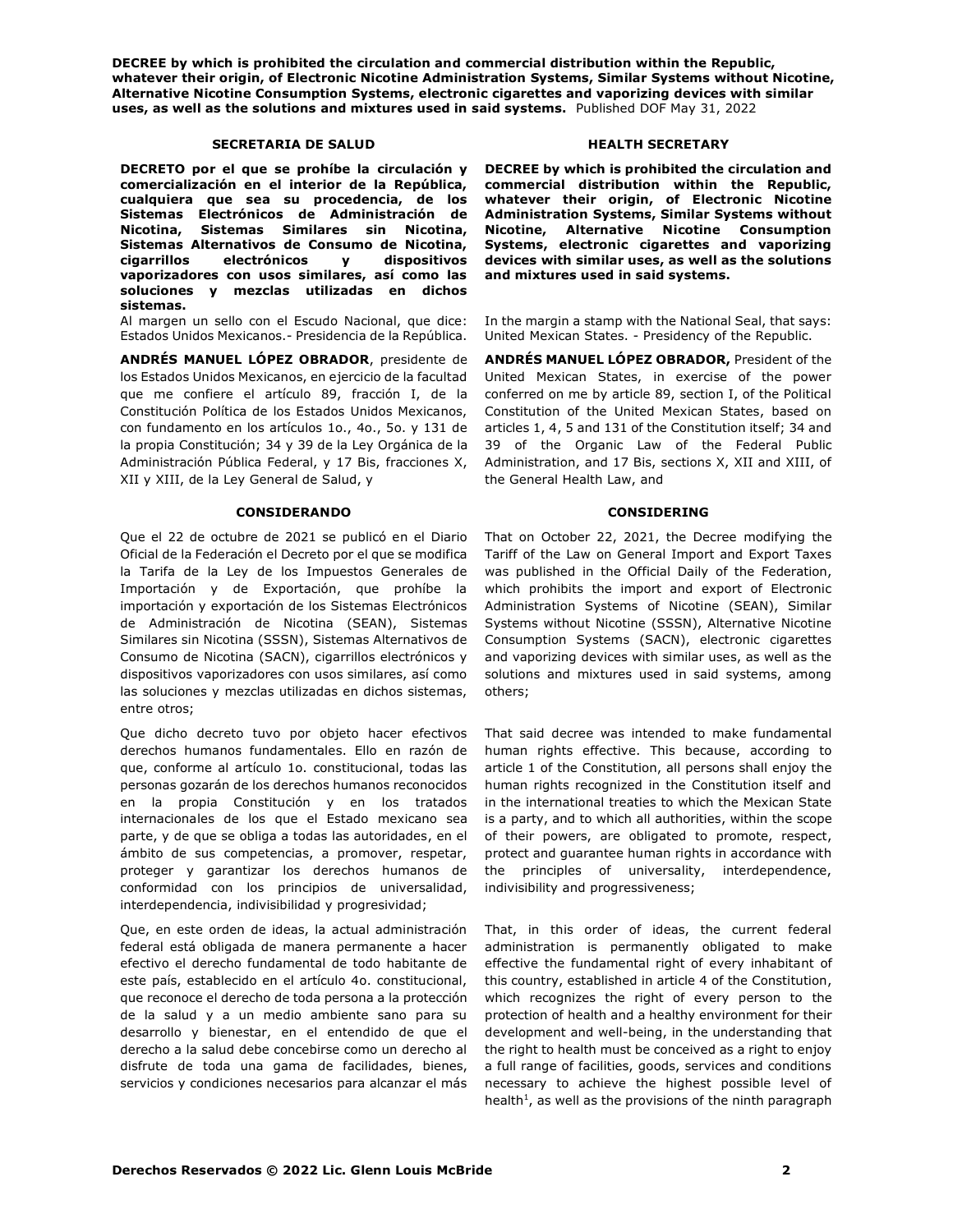alto nivel posible de salud<sup>1</sup>, así como lo dispuesto en el párrafo noveno del referido artículo que determina que en todas las decisiones y actuaciones del Estado se velará y cumplirá con el principio del interés superior de la niñez, lo que garantiza en forma plena sus derechos, entre ellos a la salud, principio que deberá guiar el diseño, ejecución, seguimiento y evaluación de las políticas públicas dirigidas a la niñez;

Que, por otro lado, el Estado mexicano es parte del Pacto Internacional de Derechos Económicos, Sociales y Culturales, ratificado por el Senado de la República en 1981, que establece en su artículo 12 que los Estados parte "reconocen el derecho de toda persona al disfrute del más alto nivel posible de salud física y mental", para lo cual deben adoptar medidas para la prevención y el tratamiento de enfermedades de cualquier índole;

Que, por esta razón, es aplicable la "Observación General 14" del Comité de Derechos Económicos, Sociales y Culturales del Consejo Económico y Social de la Organización de las Naciones Unidas de fecha 11 de agosto de 2000, que en su párrafo 1 define a la salud como "un derecho humano fundamental e indispensable para el ejercicio de los demás derechos humanos. Todo ser humano tiene derecho al disfrute del más alto nivel posible de salud que le permita vivir dignamente", y en su párrafo 51 señala que las "violaciones de las obligaciones de proteger dimanan del hecho de que un Estado no adopte todas las medidas necesarias para proteger, dentro de su jurisdicción, a las personas contra las violaciones del derecho a la salud por terceros. Figuran en esta categoría omisiones tales como la no regulación de las actividades de particulares, grupos o empresas con objeto de impedir que esos particulares, grupos o empresas violen el derecho a la salud de los demás; la no protección de los consumidores y los trabajadores contra las prácticas perjudiciales para la salud, como ocurre en el caso de algunos empleadores y fabricantes de medicamentos o alimentos";

Que la Suprema Corte de Justicia de la Nación (SCJN), en la tesis de jurisprudencia 1a./J.8/2019 titulada "Derecho a la Protección de la Salud, Dimensiones Individual y Social", estableció que el derecho a la salud tiene una dimensión individual o personal y otra pública o social, y que en ésta última el Estado debe atender los problemas de salud que afectan a la sociedad en general y emprender las acciones necesarias para alcanzar ese fin, tales como el desarrollo de políticas públicas<sup>2</sup>;

of the aforementioned article, which determines that in all decisions and actions of the State, the principle of the superior interest of children, which fully guarantees their rights, including health, a principle that should guide the design, implementation, monitoring and evaluation of public policies aimed at children;

That, on the other hand, the Mexican State is a party to the International Covenant on Economic, Social and Cultural Rights, ratified by the Senate of the Republic in 1981, which establishes in its article 12 that the States parties "recognize the right of every person to enjoy the highest possible level of physical and mental health," for which they must adopt measures for the prevention and treatment of diseases of any kind;

That, for this reason, the "General Observation 14" of the Committee on Economic, Social and Cultural Rights of the Economic and Social Council of the United Nations Organization dated August 11, 2000 is applicable, which in its paragraph 1 defines the Health as "a fundamental and indispensable human right for the exercise of other human rights. Every human being has the right to enjoy the highest possible level of health that allows them to live with dignity," and in its paragraph 51, it states that the "Violations of the obligations to protect arise from the failure of a State to take all necessary measures to protect persons within its jurisdiction against violations of the right to health by third parties. The omissions such as the non-regulation of the activities of individuals, groups or companies in order to prevent these individuals, groups or companies from violating the right to health of others; the non-protection of consumers and workers against practices harmful to health, as is the case with some employers and drug or food manufacturers;"

That the Supreme Court of Justice of the Nation (SCJN), in the jurisprudence thesis 1a./J.8/2019 entitled "Right to Health Protection, Individual and Social Dimensions," established that the right to health has an individual or personal dimension and another that is public or social, and that in the latter, the State must address the health problems that affect society in general and undertake the necessary actions to achieve this end, such as the development of public policies<sup>2</sup>;

<sup>1</sup> Tesis [A]: 1a. LXV/2008, *DERECHO A LA SALUD. SU REGULACIÓN EN EL ARTÍCULO 4o. DE LA CONSTITUCIÓN POLÍTICA DE LOS ESTADOS UNIDOS MEXICANOS Y SU COMPLEMENTARIEDAD CON LOS TRATADOS INTERNACIONALES EN MATERIA DE DERECHOS HUMANOS*, Novena Época, Tomo XXVIII, Julio de 2008, página 457. Disponible en: https://sjf2.scjn.gob.mx/detalle/tesis/169316.

<sup>2</sup>Tesis [J]: 1a./J. 8/2019 (10a.), *DERECHO A LA PROTECCIÓN DE LA SALUD. DIMENSIONES INDIVIDUAL Y SOCIAL,* Décima Época*,* Libro 63, febrero de 2019, Tomo I, página 486. Disponible en: https://sjf2.scjn.gob.mx/detalle/tesis/2019358 [consultado el 23 de septiembre de 2021]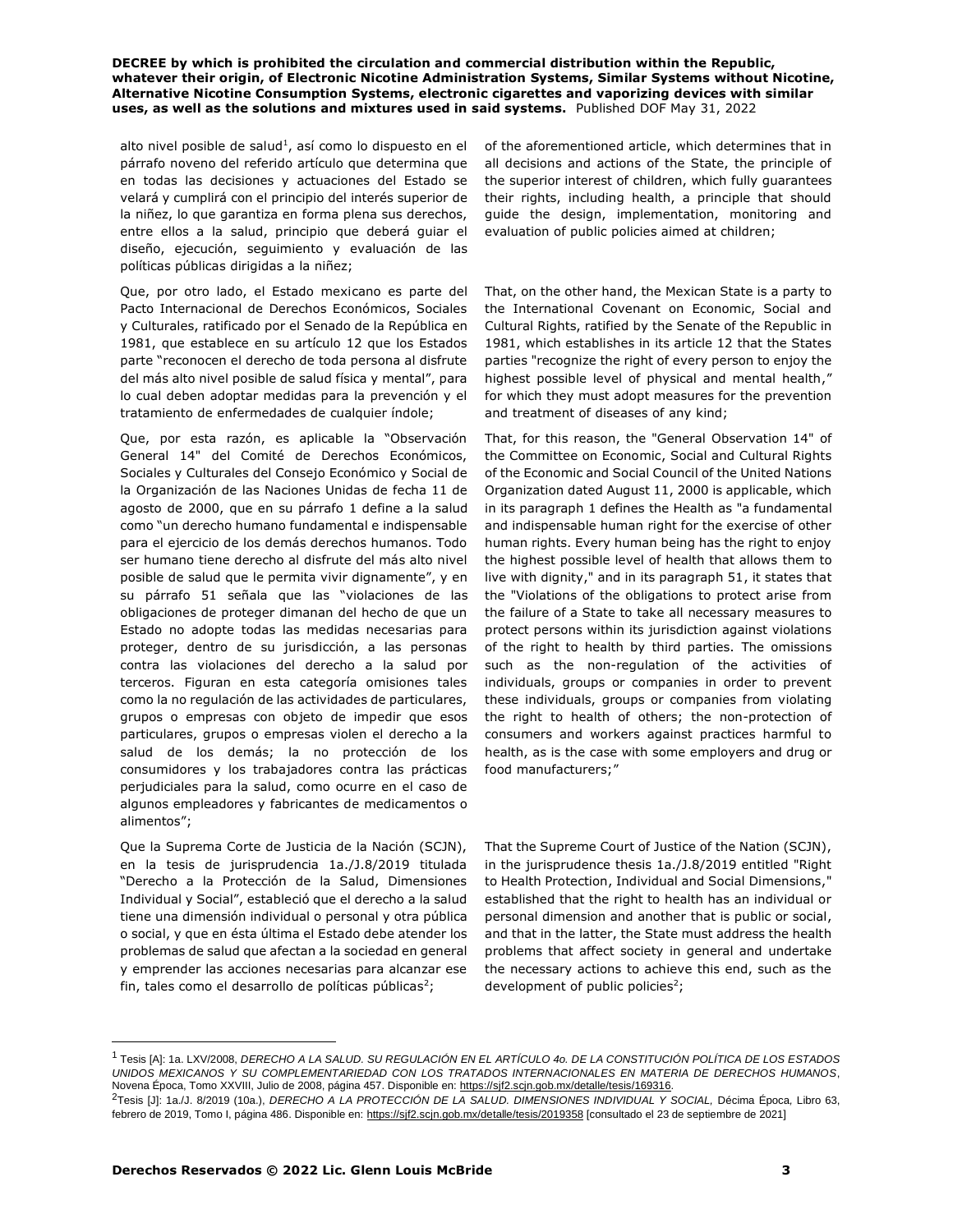Que, en coherencia con sus obligaciones, la Administración Pública Federal en el Plan Nacional de Desarrollo 2019-2024, estableció en su Eje General 2. "Política Social" que la salud es para toda la población, para que el derecho a la salud no sea negado ni total, ni parcialmente a la población mexicana;

Que el Congreso de la Unión expidió la Ley de los Impuestos Generales de Importación y de Exportación, próxima a publicarse, la cual prohíbe la importación y exportación de cigarrillos electrónicos y dispositivos personales de vaporización eléctricos similares, incluidos aquellos novedosos y emergentes que utilicen tabaco calentado, como los Sistemas Electrónicos de Administración de Nicotina (SEAN) Sistemas Similares Sin Nicotina (SSSN), y Sistemas Alternativos de Consumo de Nicotina (SACN) y similares, y las soluciones y mezclas para su uso;

Que las acciones implementadas por el gobierno han resultado insuficientes en virtud de que, a pesar de la prohibición que se estableció en el decreto de mérito, actualmente circulan libremente estas mercancías<sup>3</sup> en el territorio mexicano, lo que impide hacer efectivo para los habitantes del país el derecho a la salud que están obligadas a garantizar las autoridades del Estado mexicano;

Que ello, en razón de que la Organización Mundial de la Salud (OMS), a través de un comunicado del 25 de marzo de 2020<sup>4</sup>, señaló que cada vez más niños y adolescentes caen víctimas de las tácticas publicitarias de una nueva cartera de productos peligrosos para la salud, y que dentro de las maniobras de comercialización que se utilizan para ello, se encuentran los diseños elegantes y de bolsillo que se promocionan ampliamente como productos atractivos, inofensivos, modernos, de alta tecnología y lujo y que se ocultan fácilmente en la mano de una persona joven;

Que la OMS, en su declaración del 27 de julio de 2020, en concordancia con la decisión de la Administración de Alimentos y Medicamentos de los Estados Unidos sobre los productos con marca IQOS<sup>5</sup>, ha informado que los mismos no son inofensivos ni se traducen en un menor riesgo para la salud humana en comparación con los productos de tabaco combustibles a los que pretenden

That, consistent with its obligations, the Federal Public Administration in the National Development Plan 2019- 2024, established in its General Axis 2. "Social Policy" that health is for the entire population, so that the right to health does not be denied, neither totally nor partially to the Mexican population;

That the Congress of the Union issued the Law of General Import and Export Taxes, soon to be published, which prohibits the import and export of electronic cigarettes and similar electric personal vaporization devices, including those new and emerging devices that use heated tobacco, such as Electronic Nicotine Administration Systems (SEAN), Similar Nicotine-Free Systems (SSSN), and Alternative Nicotine Consumption Systems (SACN) and the like, and the solutions and mixtures for their use;

That the actions implemented by the government have been insufficient, by virtue of the fact that, despite the prohibition established in the preliminary decree, these goods currently circulate freely<sup>3</sup> in Mexican territory, which prevents the country's inhabitants from making effective the right to health that the authorities of the Mexican State are obligated to guarantee;

That this, because the World Health Organization (WHO), through a statement dated March 25, 2020<sup>4</sup>, pointed out that more and more children and adolescents fall victim to the advertising tactics of a new portfolio of dangerous products for health, and that within the marketing maneuvers used for this, are the elegant and pocket-sized designs that are widely promoted as attractive, inoffensive, modern, high-tech and luxury products and that are easily hidden in the hand of a young person;

That the WHO, in its statement of July 27, 2020, in accordance with the decision of the United States Food and Drug Administration on IQOS-branded products<sup>5</sup>, has reported that they are not harmless nor do they translate into a lower risk to human health compared to the combustible tobacco products they are intended to replace; to the contrary, it has been pointed out that

 $^3$  Cosa mueble que es objeto de compra, venta, transporte, depósito, corretaje, mandato, fianza, seguro u otra operación mercantil; o sea de actividades lucrativas en el tráfico, más o menos directo, entre productores y fabricantes y otros comerciantes o el público en general. https://mexico.leyderecho.org/mercancias/#:~:text=Lucro%2C%20Marcas-

<sup>,</sup>Concepto%20de%20Mercanc%C3%ADas,o%20el%20p%C3%BAblico%20en%20general.

 $^4$  Organización Mundial de la Salud. "Tácticas de la industria tabacalera y de otras industrias relacionadas para atraer a generaciones más jóvenes". Disponible en: https://www.who.int/es/news-room/q-a-detail/tobacco-related-industry-tactics-to-attract-generations [consultado el 23 de septiembre de 2021].

 $5$  Organización Mundial de la Salud. "Declaración de la OMS sobre los productos de tabaco calentados y la decisión de la Administración de Alimentos y Medicamentos de los Estados Unidos sobre IQOS" Consultado en la siguiente dirección electrónica: https://www.who.int/es/news/item/27-07-2020 who-statement-on-heated-tobacco-products-and-the-us-fda-decision-regarding-iqos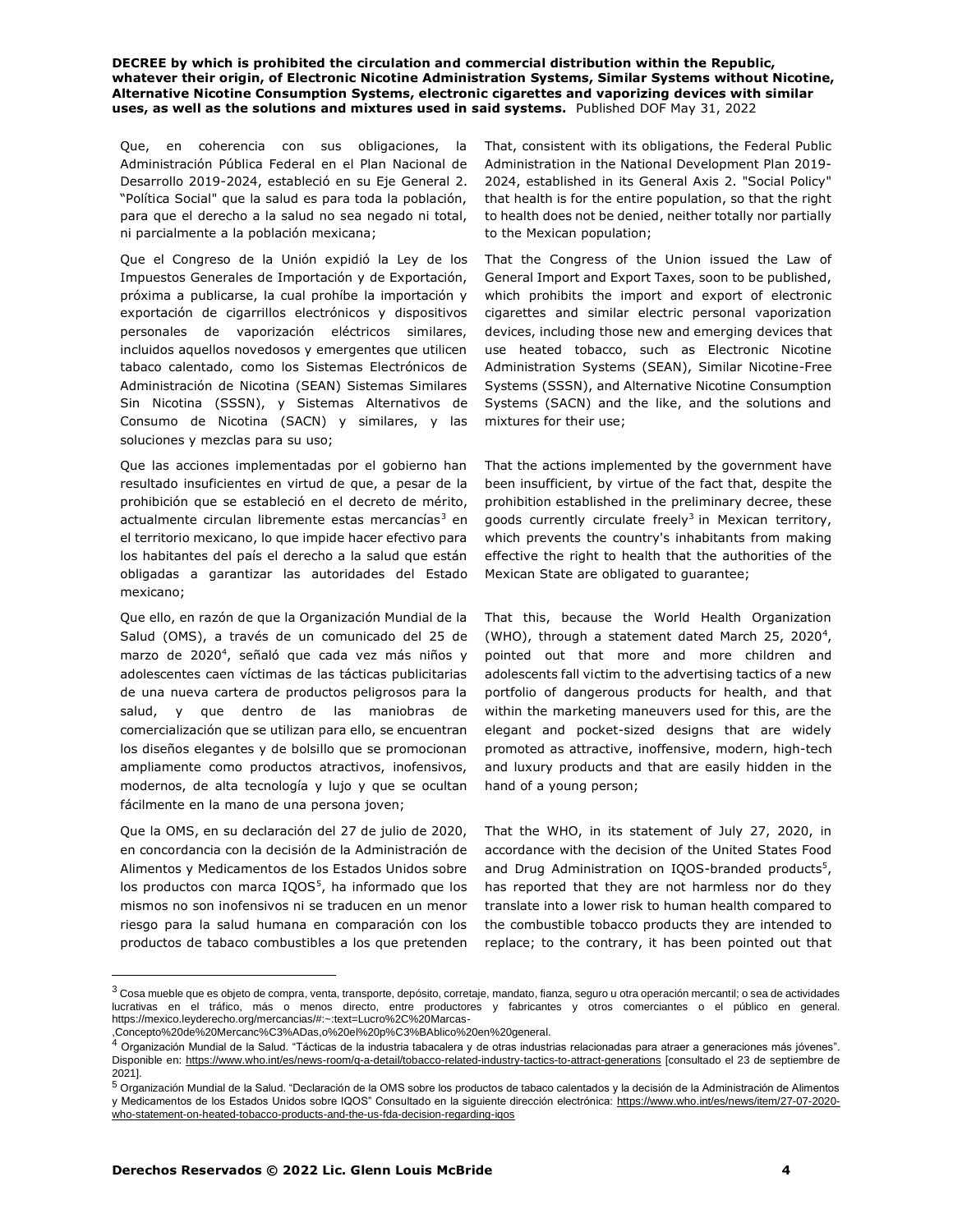sustituir; por lo contrario, ha señalado que algunas toxinas están presentes a niveles más altos en los aerosoles de los Productos de Tabaco Calentado (PTC) que en el humo del cigarro combustible;

Que también la Conferencia de las Partes del CMCT OMS, en el apartado "componentes nocivos y potencialmente nocivos" del "Informe Exhaustivo sobre los Productos de Tabaco Novedosos y Emergentes", documenta que los aerosoles generados por los PTC, además de presentar glicerina y propilenglicol, contienen otras sustancias tóxicas que se encuentran a veces en niveles más altos que en el humo del tabaco en combustión, como el glicidol, la piridina, el trisulfuro de dimetilo la acetoína y el metilglioxal, y se señala que algunas sustancias tóxicas que se encuentran en dichos aerosoles no están presentes en el humo de los cigarrillos combustibles $^6$ ;

Que la utilización de los SACN genera inflamación de las vías respiratorias debido a los rangos de temperatura en que se producen elementos tóxicos irritantes que se incluyen en el aerosol, y se ha reportado que origina infiltrados difusos e infiltrados nodulares de glóbulos blancos que producen opacidades pulmonares visibles en tomografía computada de tórax, a consecuencia de neumonía lipoide, baja oxigenación de la sangre e incluso falla respiratoria<sup>7</sup>. Además, se ha identificado que los efectos tóxicos de los PTC están asociados con el deterioro de la función inmunológica debido a que interrumpen la proliferación de una familia de glóbulos blancos, denominada Linfocitos T, que afecta la protección contra el desarrollo de cáncer<sup>8</sup>;

Que, de una revisión sistemática de la bibliografía científica realizada por investigadores del Instituto Nacional de Enfermedades Respiratorias y de la Universidad Nacional Autónoma de México, se infiere que el uso de los SEAN y SACN provoca enfermedades pulmonares agudas por mecanismos que se comparten con los cigarrillos combustibles y por mecanismos propios de dichos productos de tabaco y nicotina novedosos y emergentes, lo cual concluye que hay evidencia significativa de que estos dispositivos son un some toxins are present at higher levels in aerosols from Heated Tobacco Products (HTPs) than in combustible cigarette smoke;

That also the Conference of the Parties to the WHO FCTC (WHO Framework Convention on Tobacco Control), in the section "harmful and potentially harmful components" of the "Comprehensive Report on Novel and Emerging Tobacco Products," documents that the aerosols generated by PTCs, in addition to presenting glycerin and propylene glycol, contain other toxic substances that are sometimes found at higher levels than in burning tobacco smoke, such as glycidol, pyridine, dimethyl trisulfide, acetoin and methylglyoxal, and it is noted that some toxic substances found in such aerosols are not present in combustible cigarette smoke<sup>6</sup>;

That the use of SACN generates inflammation of the respiratory tract due to the temperature ranges in which irritating toxic elements are produced that are included in the aerosol, and it has been reported that it causes diffuse infiltrates and nodular infiltrates of white blood cells that produce pulmonary opacities visible in computed tomography of the chest, as a result of lipoid pneumonia, low blood oxygenation and even respiratory failure<sup>7</sup>. In addition, it has been identified that the toxic effects of PTCs are associated with the deterioration of immune function due to the interruption of the proliferation of a family of white blood cells, called T lymphocytes, which affects the protection against the development of cancer<sup>8</sup>;

That, from a systematic review of the scientific literature carried out by researchers from the National Institute of Respiratory Diseases and the National Autonomous University of Mexico, it is inferred that the use of SEAN and SACN causes acute lung diseases by mechanisms that are shared with cigarettes fuels and by mechanisms inherent to these novel and emerging tobacco and nicotine products, which concludes that there is significant evidence that these devices are an emerging public health problem and that they should be avoided<sup>9</sup>;

 $6$  Organización Mundial de la Salud. Novena Conferencia de la Partes del CMCT OMS. Informe exhaustivo sobre la investigación y la evidencia relativas a los productos de tabaco novedosos y emergentes, en particular los productos de tabaco calentados, en respuesta a los apartados a) a d) del párrafo 2 de la decisión FCTC/COP8(22). Disponible en: https://untobaccocontrol.org/downloads/cop9/main-documents/FCTC\_COP9\_9\_SP.pdf [consultado el 23 de septiembre de 2021]-

<sup>7</sup> Davidson K, Brancato A, Heetderks P, Mansour W, Matheis E, Nario M, et al. Outbreak of Electronic-Cigarette-Associated Acute Lipoid Pneumonia -North Carolina, July-August 2019. Disponible en: http://www.cdc.gov/mmwr/volumes/68/wr/mm6836e1.htm?s\_cid=mm6836e1\_w [consultado el 23 de septiembre de 2021].

<sup>8</sup> Scharf P, da Rocha GH, Sandri S, Heluany CS, Pedreira Filho WR, Farsky SH. Immunotoxic mechanisms of cigarette smoke and heat-not-burn tobacco vapor on Jurkat T cell functions.

Environmental Pollution. 2021 Jan 1;268:115863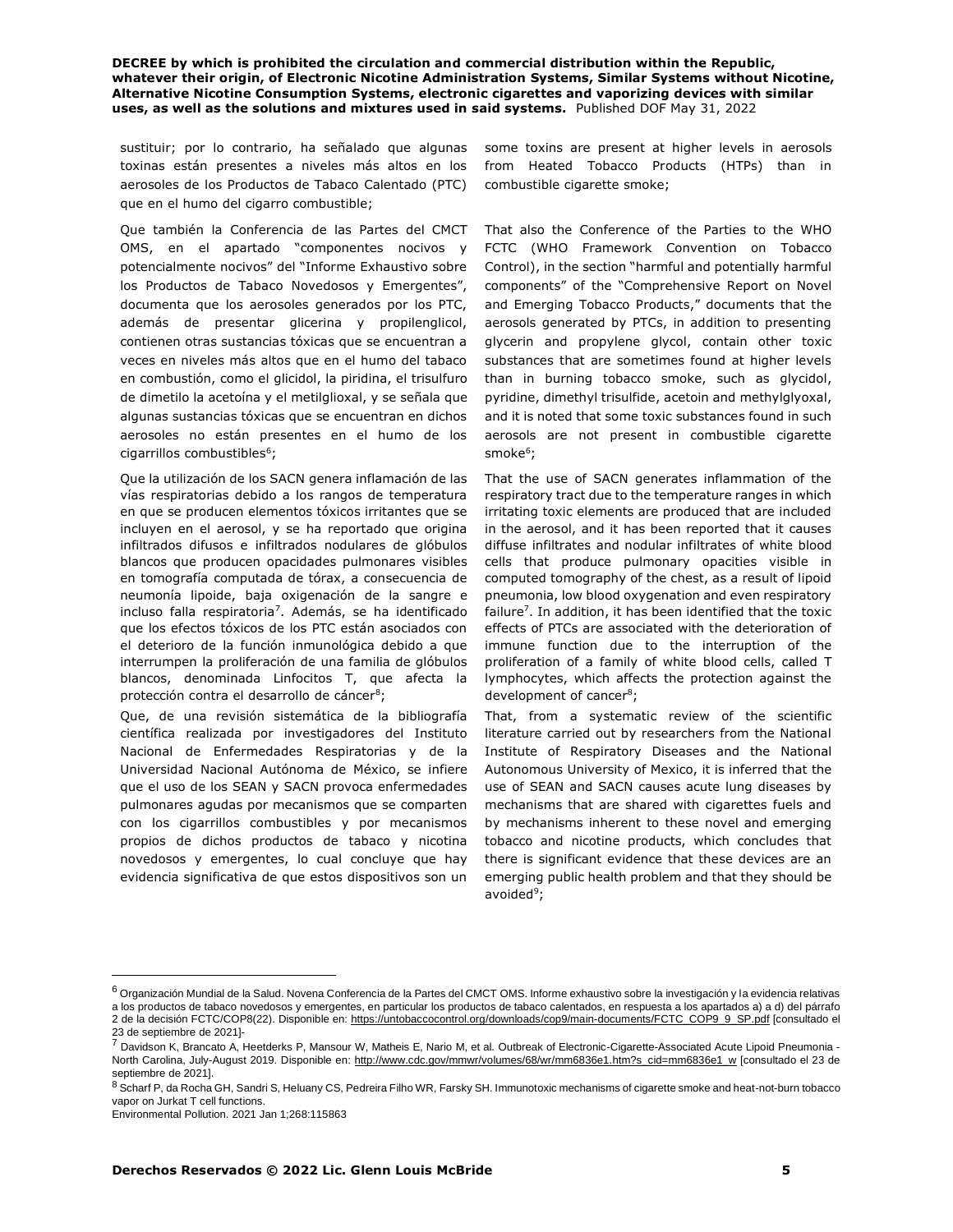problema de salud pública emergente y que deben ser evitados<sup>9</sup>;

Que, de acuerdo con la OMS, los PTC, un tipo de SACN, son dispositivos en los que el tabaco procesado física y químicamente se calienta en vez de sufrir combustión, mediante sistemas eléctricos alimentados por baterías. Los PTC están diseñados para producir aerosoles que contienen nicotina, sustancia altamente adictiva procedente del tabaco, y otras sustancias químicas procedentes de aditivos y aromas añadidos que son tóxicos para la vida humana<sup>10</sup>;

Que los SACN, incluidos los PTC, liberan al usuario altas concentraciones de nicotina, y el consumo de dicha sustancia tiene efectos adversos para el funcionamiento a largo plazo del cerebro de niños y adolescentes y para el desarrollo de fetos en formación $11$ ;

Que, de acuerdo con la OMS, se concluye con certeza que el aerosol generado por los SACN y consumido por los usuarios de estos dispositivos es una nueva fuente de contaminación del aire que afecta a las personas expuestas $^{12}$ ;

Que, por otra parte, cada vez hay más evidencia científica sobre jóvenes que inician con el uso de SEAN, SSSN y SACN, aumentan de dos a cuatro veces sus probabilidades de fumar cigarrillos combustibles, lo que incrementa la epidemia de tabaquismo. $13$  De acuerdo con la evidencia disponible, usar SEAN, SSSN y SACN aumenta la probabilidad de empezar a fumar tabaco combustible, toda vez que estos productos generan curiosidad entre adolescentes, jóvenes y adultos por lo que es una puerta de entrada a perpetuar la adicción a la nicotina $^{14}$ ;

Que, con el objetivo de impedir que las personas no fumadoras, jóvenes y de los grupos de edad más vulnerables se inicien en el consumo de esos sistemas novedosos y emergentes, la OMS ha respaldado la prohibición de su importación y la venta y distribución de las mercancías identificadas como SEAN, SSSN y SACN, lo cual pone de relieve la necesidad de aplicar medidas complementarias para proteger la salud de

That, according to the WHO, PTCs, a type of SACN, are devices in which physically and chemically processed tobacco is heated instead of combusted, by means of battery-powered electrical systems. PTCs are designed to produce aerosols containing nicotine, a highly addictive substance from tobacco, and other chemicals from additives and added flavors that are toxic to human life<sup>10</sup>;

That SACNs, including PTCs, deliver high concentrations of nicotine to the user, and the use of said substance has adverse effects on long-term brain function in children and adolescents and on the development of developing fetuses $^{11}$ ;

That, according to the WHO, it is concluded with certainty that the aerosol generated by the SACN and consumed by the users of these devices is a new source of air pollution that affects exposed people  $^{12}$ ;

That, on the other hand, there is increasing scientific evidence that young people who start using SEAN, SSSN and SACN increase their chances of smoking combustible cigarettes by two to four times, which increases the tobacco epidemic. $13$  According to the available evidence, using SEAN, SSSN and SACN increases the probability of starting to smoke combustible tobacco, since these products generate curiosity among adolescents, young people and adults, which is why it is a gateway to perpetuate tobacco addiction. Nicotine<sup>14</sup>;

That, with the aim of preventing non-smokers, young people and the most vulnerable age groups from starting to consume these new and emerging systems, the WHO has supported the prohibition of their importation and the sale and distribution of the merchandise identified as SEAN, SSSN and SACN, which highlights the need to apply complementary measures

<sup>9</sup> Bravo-Gutiérrez, O.A.; Falfán-Valencia, R.; Ramírez-Venegas, A.; Sansores, R.H.; Ponciano- Rodríguez, G.; Pérez-Rubio, G. (2021) Lung Damage Caused by Heated Tobacco Products and Electronic Nicotine Delivery Systems: A Systematic Review. Int. J. Environ. Res. Public Health. 18, 4079. Disponible en: https://doi.org/10.3390/ijerph18084079

<sup>10</sup> Organización Mundial de la Salud. Descripción técnica sobre los productos de tabaco calentado. Disponible en: <u>https://apps.who.int/tobacco/publications/prod\_regulation/heated-tobacco-products/es/index.html</u> [consultado el 23 de septiembre de 2021]<br><sup>11</sup> HHS, E-Cigarette Use Among Youth and Young Adults. A Report of the Surgeon Gen

Services, Centers for Disease Control and Prevention, National Center for Chronic Disease Prevention and Health Promotion, Office on Smoking and Health, 2016.

<sup>&</sup>lt;sup>12</sup> Séptima Conferencia de la Partes. Informe de la OMS sobre sistemas electrónicos de administración de nicotina y sistemas similares sin nicotina. FCTC/COP7(11), Nueva Delhi, India. 7-12 de noviembre 2016. Disponible en: http://www.who.int/fctc/cop/cop7/FCTC\_COP\_7\_11\_ES.pdf?ua=1 [consultado el 23 de septiembre de 2021]

<sup>13</sup> Instituto Nacional de Salud Pública de México. Evidencia científica actualizada sobre el vapeo. Disponible https://www.insp.mx/resources/images/stories/2021/docs/210415\_reporte\_ends\_repository.pdf [consultado el 23 de septiembre de 2021]  $14$  *idem.*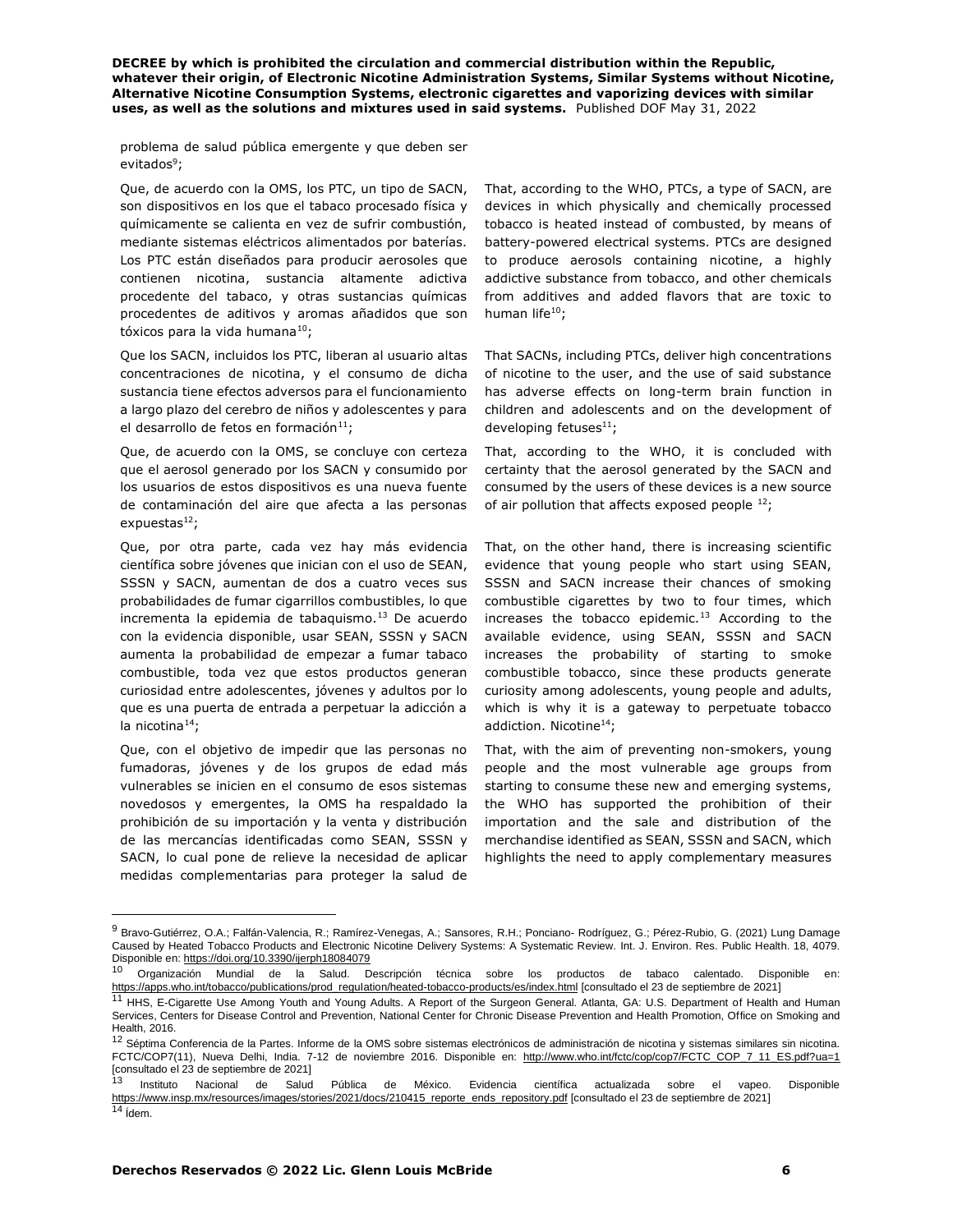niños y adolescentes para prevenir integralmente el uso de estos dispositivos $15$ ;

Que, por estas razones, la Secretaría de Salud, a través de la Comisión Federal para la Protección contra Riesgos Sanitarios (Cofepris) y la Comisión Nacional contra las Adiciones (Conadic), emitió la Alerta Sanitaria No. 12/2021, para vapeadores y productos emergentes de tabaco, por ocasionar graves daños a la salud, causados por los compuestos carcinógenos, sustancias tóxicas y emisiones en forma de aerosol, además de tener un impacto nocivo a la salud pulmonar, que es alarmante. Asimismo, no hay evidencia que compruebe su eficacia como alternativa para dejar de fumar<sup>16</sup>.

Que, de igual forma y con el mismo objetivo, el 19 de mayo de 2022 se publicó el Comunicado conjunto Gobernación-Cofepris No. 178/2022, que "declara alerta sanitaria máxima por los riesgos a la salud que representan los productos comúnmente denominados vapeadores en todas sus modalidades y, en colaboración con la Secretaría de Gobernación (Segob), diseña una estrategia para prevenir riesgos y fortalecer acciones de control sanitario a estos productos, los cuales son prioritarios para la autoridad sanitaria federal";

Que en el referido comunicado de riesgo "se informa cómo la inhalación de un excipiente frecuentemente encontrado en dispositivos de vapeo denominado acetato de vitamina E constituye un riesgo alto para la salud al tratarse de una sustancia tóxica que puede ocasionar enfermedades respiratorias agudas e incluso la muerte"<sup>17</sup>:

Que, en este sentido, es urgente adoptar la prohibición de la circulación y comercialización en el interior de la República de las mercancías, cualquiera que sea su procedencia, identificadas como SEAN, SSSN, SACN, cigarrillos electrónicos y dispositivos vaporizadores con usos similares, así como las soluciones y mezclas utilizadas en dichos sistemas, entre otros, para preservar la salud en los términos en los que lo ha determinado la SCJN y los tratados internacionales;

Que dicha medida es válida y legítima por estar fundada en los artículos 4o., 5o. y 131 constitucionales. Ciertamente, el artículo 5o. reconoce la libertad de comercio, siempre que sea lícito; sin embargo, establece la facultad de la autoridad para que, en uso de sus atribuciones, pueda restringir dicha libertad mediante resolución gubernativa cuando se ofendan los to protect the health of children and adolescents to comprehensively prevent the use of these devices $15$ ;

That, for these reasons, the Secretary of Health, through the Federal Commission for the Protection against Sanitary Risks (Cofepris) and the National Commission against Addictions (Conadic), issued Health Alert No. 12/2021, for vapers and emerging tobacco products, for causing serious damage to health, caused by carcinogenic compounds, toxic substances and aerosol emissions, in addition to having a harmful impact on lung health, which is alarming. Likewise, there is no evidence to prove its effectiveness as an alternative to smoking cessation $^{16}$ .

That, in the same way and with the same objective, on May 19, 2022, the Joint Government-Cofepris Statement No. 178/2022 was published, which "declared maximum health alert for the health risks posed by products commonly called vapers in all its modalities and, in collaboration with the Secretary of the Interior ( Segob ), designs a strategy to prevent risks and strengthen sanitary control actions for these products, which are priorities for the federal health authority";

That in the aforementioned risk statement "it is reported how the inhalation of an excipient frequently found in vaping devices called vitamin E acetate constitutes a high risk to health as it is a toxic substance that can cause acute respiratory diseases and even death;" <sup>18</sup>

That, in this sense, it is urgent to adopt the prohibition of the circulation and commercial distribution within the Republic of the merchandise, whatever its origin, identified as SEAN, SSSN, SACN, electronic cigarettes and vaporizing devices with similar uses, as well as the solutions and mixtures used in said systems, among others, to preserve health under the terms in which the SCJN (Supreme Court) and international treaties have determined;

That said measure is valid and legitimate because it is founded on articles 4, 5 and 131 of the Mexican Constitution. Certainly, article 5 recognizes the freedom of trade, as long as it is lawful; however, it establishes the power of the authority so that, in the use of its powers, it can restrict said freedom by means of a government resolution when the rights of society are

<sup>&</sup>lt;sup>15</sup> Organización Mundial de la Salud. Novena Conferencia de la Partes del CMCT OMS. Informe exhaustivo sobre la investigación y la evidencia relativas a los productos de tabaco novedosos y emergentes, en particular los productos de tabaco calentados. FCTC/COP9/9, Ginebra, Suiza 8-13 de noviembre 2021. Disponible en https://untobaccocontrol.org/downloads/cop9/main-documents/FCTC\_COP9\_9\_SP.pdf (consultado el 23 de septiembre de 2021)

<sup>16</sup> Consultado en: https://www.gob.mx/cofepris/es/articulos/cofepris-y-conadic-emiten-alerta-sanitaria-para-vapeadores-y-productos-emergentes-detabaco-ocasionan-graves-danos-a-la-salud?idiom=es

<sup>17</sup> Consultado en: https://www.gob.mx/cofepris/articulos/anuncian-segob-y-cofepris-alerta-sanitaria-maxima-para-vapeadores-y-nuevas-acciones-paraproteger-la-salud-302272

<sup>18</sup>Viewed at: https://www.gob.mx/cofepris/articulos/anuncian-segob-y-cofepris-alerta-sanitaria-maxima-para-vapeadores-y-nuevas-acciones-paraproteger-la-salud-302272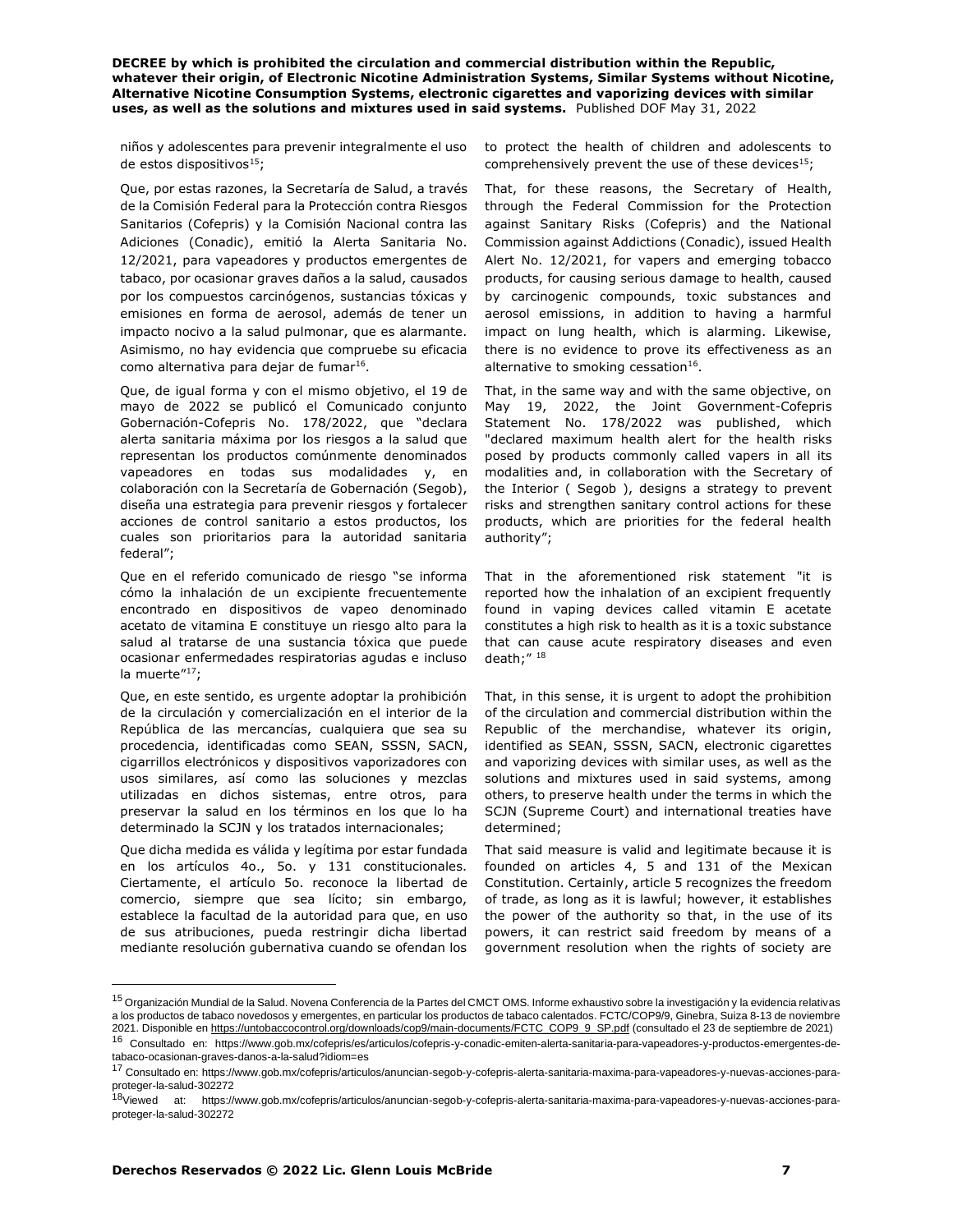derechos de la sociedad, como en este caso en que se ofende el derecho a la salud en su dimensión social con la comercialización de las mercancías referidas. Por tanto, es válida la medida, ya que busca proteger a la sociedad en general, sobre todo, a las personas más vulnerables, al evitar su exposición a productos novedosos y emergentes que inducen a riesgos y daños graves para la salud;

Que, de igual forma, es idónea la prohibición de la circulación y comercialización de dichas mercancías, cualquiera que sea su procedencia, de conformidad con el artículo 131 de la Constitución Política de los Estados Unidos Mexicanos, ya que es facultad privativa de la Federación reglamentar en todo tiempo y aun prohibir, por motivos de seguridad, su circulación en el interior de la República;

Que el Estado tiene como una de sus funciones primordiales la protección a los derechos humanos de la vida, la salud y seguridad de su población, por lo que, ante el surgimiento de circunstancias que ponen en peligro estos derechos fundamentales, es de adoptar e implementar todas las medidas necesarias para contener su afectación y, en su caso, combatir eficazmente sus causas.

Que la libre comercialización de cualquier tipo de "vapeadores" afecta de forma general a la sociedad y, por lo tanto, todo lo relacionado con ellos es de suma relevancia al estar ante un riesgo evidente que compromete la seguridad a la salud de gran parte de la población mexicana;

Que la prohibición a la comercialización de las referidas mercancías constituye uno de los pilares fundamentales de contención a la actual situación de alerta sanitaria, cuestión de orden público, en tanto que evita una afectación a la salud de todos los integrantes de la sociedad mexicana, y de seguridad porque actualiza una amenaza a la salud de la población existente en el territorio nacional;

Que, por tanto, en cumplimiento al párrafo noveno del artículo 4o. constitucional, y en estricto respeto del principio del interés superior de la niñez, procede prohibir la comercialización de las mercancías multicitadas, ya que se pretende, entre otros efectos, evitar el riesgo de que los niños y jóvenes adquieran desde muy temprana edad un hábito que perjudica su salud a largo plazo y que por ende afectará su calidad de vida;

Que la prohibición resulta idónea, toda vez que los estudios señalados en los considerandos anteriores refieren que los PTC contienen sustancias tóxicas semejantes a las del cigarrillo combustible y, además, sustancias tóxicas propias, diferentes de aquel, por lo cual es evidente que el consumo de dichos productos afecta a la salud por mecanismos diferentes y complementarios a los productos de tabaco combustible, lo que compromete la salud, bien jurídico tutelado;

offended, as in this case in which the right to health is offended in its dimension. social with the commercial distribution of the referred goods. Therefore, the measure is valid, since it seeks to protect society in general, especially the most vulnerable people, by preventing their exposure to new and emerging products that lead to risks and serious damage to health;

That, in the same way, the prohibition of the circulation and commercial distribution of said merchandise, whatever its origin, is appropriate, in accordance with article 131 of the Political Constitution of the United Mexican States, since it is the exclusive power of the Federation to regulate at all times, and even prohibit, for security reasons, its circulation within the Republic;

That the State has as one of its primary functions the protection of the human rights of life, health, and safety of its population, therefore, in the event of circumstances that endanger these fundamental rights, it is to adopt and implement all necessary measures to contain its impact and, where appropriate, effectively combat its causes.

That the free commercial distribution of any type of "vapers" generally affects society and, therefore, everything related to them is of the utmost importance as it is an obvious risk that compromises the health and safety of a large part of the Mexican population;

That the prohibition on the commercial distribution of the aforementioned merchandise constitutes one of the fundamental pillars of containment of the current health alert situation, a matter of public order, insofar as it avoids affecting the health of all members of Mexican society, and of security because it actualizes a threat to the health of the existing population in the national territory;

That, therefore, in compliance with the ninth paragraph of article 4 of the Constitution, and in strict respect of the principle of the best interests of children, it is appropriate to prohibit the commercial distribution of multi-cited goods, since it is intended, among other effects, to avoid the risk that children and young people acquire from a very early age a habit that harms your long-term health and therefore will affect your quality of life;

That the prohibition is suitable, since the studies indicated in the previous recitals refer that the PTC contain toxic substances similar to those of the combustible cigarette and, in addition, their own toxic substances, different from that, for which it is evident that the consumption of these products affect health through mechanisms that are different and complementary to combustible tobacco products, which compromises health, a protected legal right;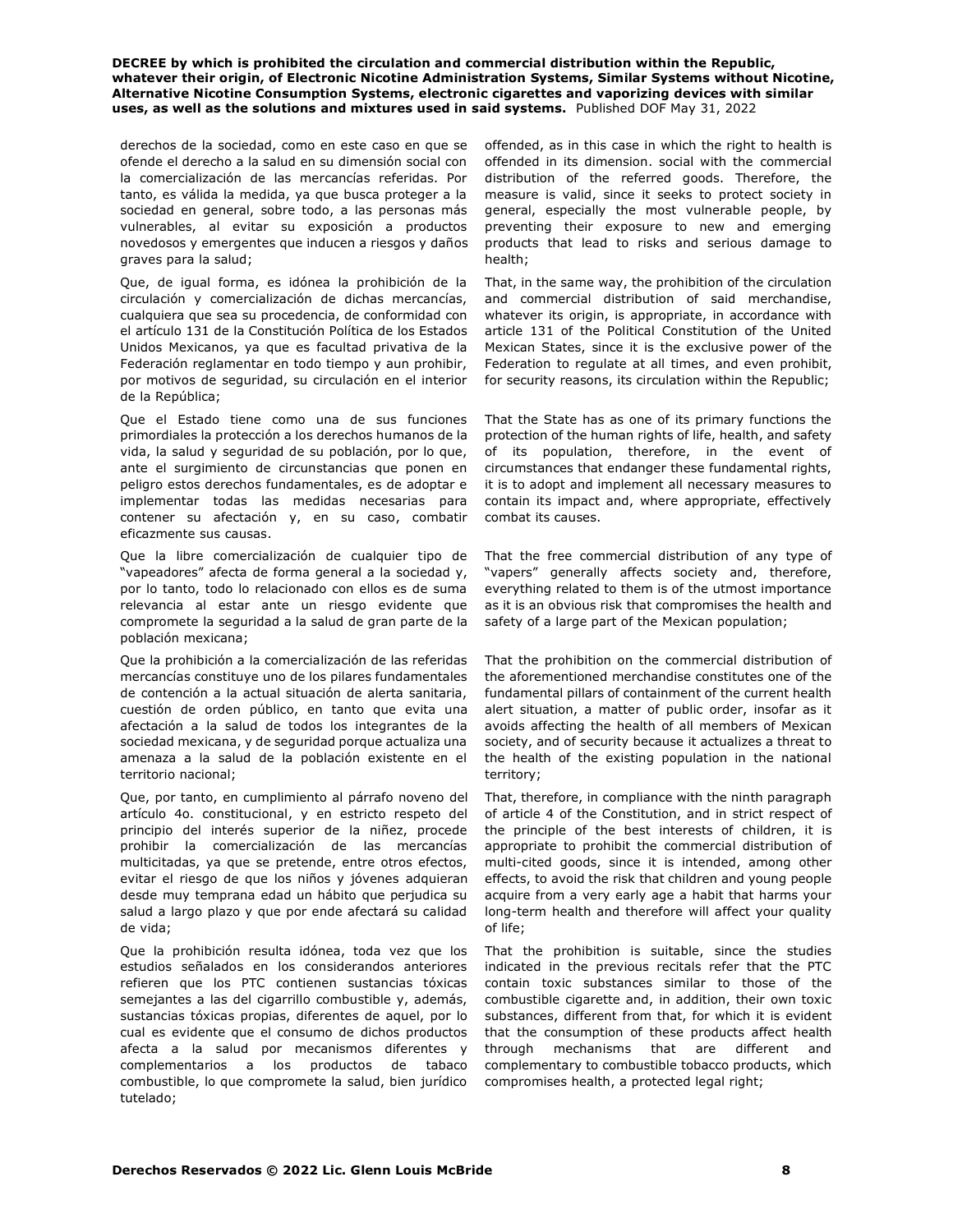Que, en adición a lo anterior, la prohibición de circulación y comercialización de dichas mercancías se relaciona objetiva y lógicamente con los fines que se pretenden lograr, como proteger la salud, tanto de los propios consumidores como de quienes se encuentran cerca y reciben sus emisiones, así como salvaguardar, en la medida de lo posible, la salud de las nuevas generaciones;

Que, en el mismo sentido, la prohibición señalada resulta necesaria, toda vez que estos productos novedosos y emergentes influyen negativamente en el control de la epidemia del tabaquismo, dado que su disponibilidad desincentiva el abandono del consumo de tabaco y aumentan la probabilidad de recaer en el consumo de tabaco combustible, e incluso favorecen el consumo dual;

Que la prohibición de circulación y comercialización de los SEAN, SSSN, SACN, cigarrillos electrónicos y dispositivos vaporizadores con usos similares, así como las soluciones y mezclas utilizadas en dichos sistemas, entre otros, resulta proporcional en sentido estricto, toda vez que no debe perderse de vista que las medidas contenidas en este decreto ponen en relieve tres derechos constitucionales que el Estado se encuentra obligado a proteger: a) el derecho a la salud, en su doble perspectiva, individual y social, b) derecho a un medio ambiente sano y c) derecho de seguridad porque resguarda a la población de una amenaza a la salud existente en el territorio nacional lo que garantiza plenamente su derecho a las necesidades de salud, así como el principio general de que el Estado en todas sus decisiones y actuaciones vele y cumpla con proteger el interés superior de la niñez;

Que, por otro lado, si bien el derecho al libre desarrollo de la personalidad del individuo y, por tanto, a adquirir y consumir estas mercancías, debe ser respetado, éste no es absoluto. Así lo ha sostenido la Primera Sala de la Suprema Corte de Justicia de la Nación<sup>19</sup>, al señalar que los derechos de terceros y de orden público constituyen límites externos del derecho al libre desarrollo de la personalidad, por lo que debe tenerse presente que, cuando una persona, derivado de la compra y consumo de estos productos, cae en una situación de enfermedad o de incapacidad permanente, se genera un alto impacto económico y psicoemocional a su entorno familiar y adicionalmente al sistema de salud del país, que se traduce en una afectación individual, familiar y a la sociedad en general;

That, in addition to the foregoing, the prohibition of circulation and commercial distribution of said merchandise is objectively and logically related to the purposes that are intended to be achieved, such as protecting the health, both of the consumers themselves, and of those who are nearby and receive their emissions., as well as safeguarding, as far as possible, the health of the new generations;

That, in the same sense, the aforementioned prohibition is necessary, since these new and emerging products have a negative influence on the control of the smoking epidemic, given that their availability discourages the abandonment of tobacco consumption and increases the probability of relapsing into the consumption of combustible tobacco, and even favor dual consumption;

That the prohibition of circulation and commercial distribution of SEAN, SSSN, SACN, electronic cigarettes and vaporizing devices with similar uses, as well as the solutions and mixtures used in said systems, among others, is proportional in the strict sense, since it should not be overlooked that the measures contained in this decree highlight three constitutional rights that the State is obligated to protect: a) the right to health, in its double perspective, individual and social, b) the right to a healthy environment and c) the right to safety because it protects the population from a threat to health existing in the national territory, which fully guarantees their right to health needs, as well as the general principle that the State in all its decisions and actions ensures and complies with protecting the best interests of children;

That, on the other hand, although the right to free development of the individual's personality and, therefore, to acquire and consume these goods, must be respected, it is not absolute. This has been sustained by the First Chamber of the Supreme Court of Justice of the Nation<sup>19</sup>, by pointing out that the rights of third parties and of public order constitute external limits of the right to the free development of the personality, for which reason it must be borne in mind that, when a person, derived from the purchase and consumption of these products, falls into a situation of illness or permanent disability, a high economic and psychoemotional impact is generated to their family environment and additionally to the country's health system, which translates into an affectation individual, of the family and the society in general;

<sup>19</sup> Tesis [J]: 1a./J. 6/2019 (10a.) *DERECHOS DE TERCEROS Y ORDEN PÚBLICO. CONSTITUYEN LÍMITES EXTERNOS DEL DERECHO AL LIBRE DESARROLLO DE LA PERSONALIDAD,* Décima Época, Libro 63, Febrero de 2019, Tomo I, página 492. Disponible en: https://sjf2.scjn.gob.mx/detalle/tesis/2019359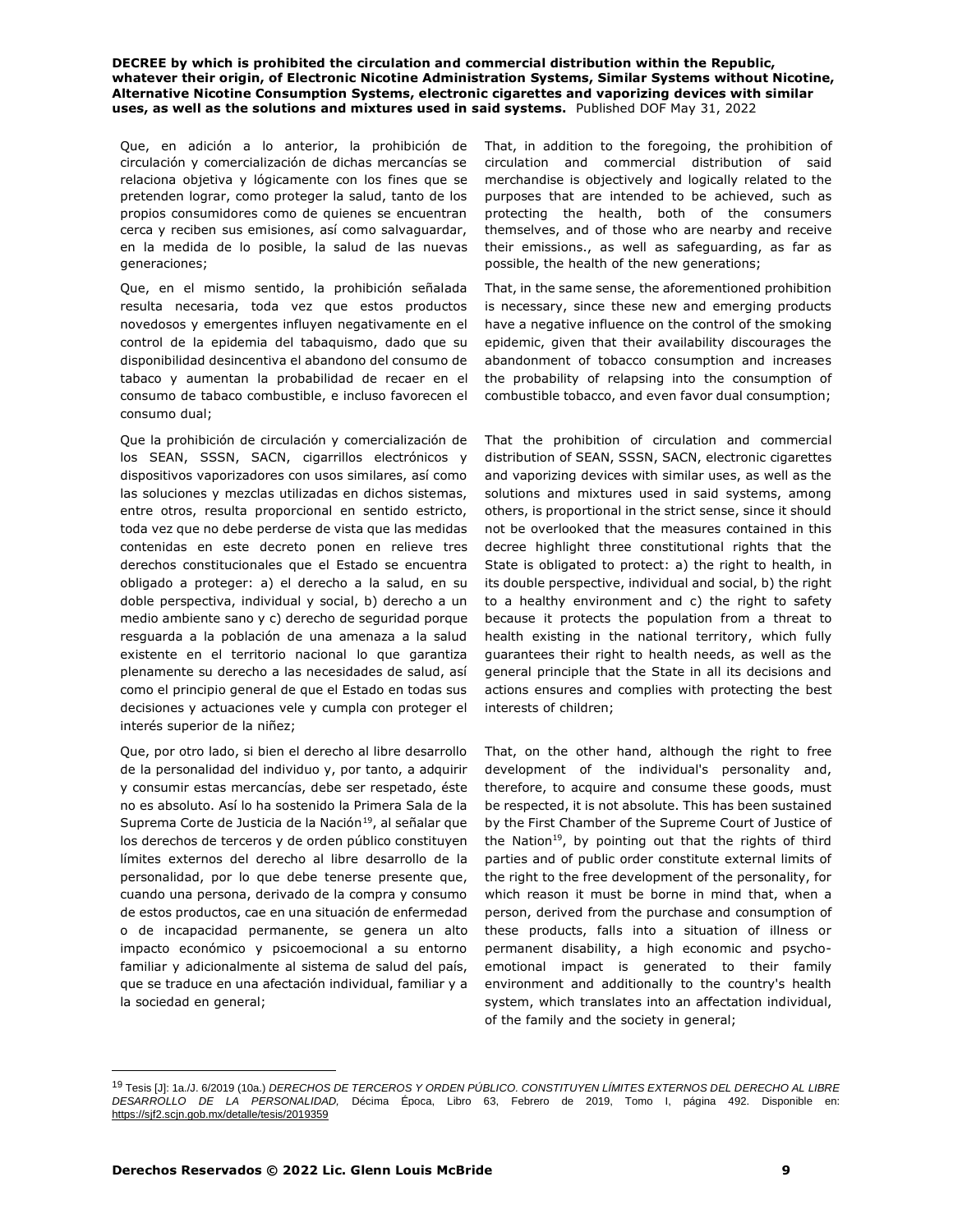Que, en el mismo sentido, el derecho a libertad de comercio no es absoluto, por lo que es válido limitarlo<sup>20</sup> cuando se lesionen los derechos de terceros o cuando se protejan intereses superiores $21$ , como en el caso que nos ocupa, puesto que queda claro que el consumo de SEAN, SSSN, SACN, cigarrillos electrónicos y dispositivos vaporizadores con usos similares, así como las soluciones y mezclas utilizadas en dichos sistemas, entre otros, representa afectaciones a la salud del consumidor y repercute en el derecho al medio ambiente sano, al ser una fuente de contaminación adicional, y por tanto, causa efectos en la salud de los individuos que se encuentran en el mismo entorno y de la sociedad en general, además de lesionar el interés superior de la niñez, al inducirla al consumo de sustancias nocivas;

Que, por todo lo expuesto, procede prohibir la circulación y comercialización en el interior de la República, cualquiera que sea su procedencia, de los SEAN, SSSN, SACN, cigarrillos electrónicos y dispositivos vaporizadores con usos similares, así como las soluciones y mezclas utilizadas en dichos sistemas, entre otros, y en consecuencia sancionar, en los términos que las disposiciones jurídicas aplicables dispongan, a quienes incumplan con esta prohibición, he tenido a bien expedir el siguiente

## **DECRETO DECREE**

**Artículo Primero.-** Se prohíbe la circulación y comercialización en el interior de la República, cualquiera que sea su procedencia, de los Sistemas Electrónicos de Administración de Nicotina, Sistemas Similares sin Nicotina, Sistemas Alternativos de Consumo de Nicotina, cigarrillos electrónicos y dispositivos vaporizadores con usos similares, así como las soluciones y mezclas utilizadas en dichos sistemas.

**Artículo Segundo.-** A quien incumpla con lo señalado en el artículo primero se le aplicarán las sanciones que señalen las disposiciones jurídicas aplicables.

**Único.-** El presente decreto entrará en vigor el día de su publicación en el Diario Oficial de la Federación.

Dado en la residencia del Poder Ejecutivo Federal, en Ciudad de México, a 31 de mayo de 2022.- **Andrés Manuel López Obrador**.- Rúbrica.- La Secretaria de Economía, **Tatiana Clouthier Carrillo**.- Rúbrica.- El That, in the same sense, the right to free trade is not absolute, so it is valid to limit<sup>20</sup> it when the rights of third parties are injured or when superior interests are protected<sup>21</sup>, as in the case at hand, since it is clear that the consumption of SEAN, SSSN, SACN, electronic cigarettes and vaporizing devices with similar uses, as well as the solutions and mixtures used in said systems, among others, represents effects on the health of the consumer and affects the right to a healthy environment, for being a source of additional contamination, and therefore, it causes effects on the health of individuals who are in the same environment and of society in general, in addition to harming the best interests of children, by inducing them to consume harmful substances;

That, for all the above, it is appropriate to prohibit the circulation and marketing within the Republic, whatever their origin, of SEAN, SSSN, SACN, electronic cigarettes and vaporizing devices with similar uses, as well as the solutions and mixtures used in said systems, among others, and consequently to sanction, in the terms that the applicable legal provisions have, those who fail to comply with this prohibition, I have seen fit to issue the following

**First Article.-** The circulation and commercial distribution within the Republic, whatever their origin, of Electronic Nicotine Administration Systems, Similar Systems without Nicotine, Alternative Nicotine Consumption Systems, electronic cigarettes and vaporizing devices with similar uses, as well as the solutions and mixtures used in said systems.

**Second Article.-** Whoever fails to comply with what is stated in the first article shall be subject to the sanctions indicated in the applicable legal provisions.

# **TRANSITORIO TRANSITIONAL ARTICLE**

**Sole.-** This decree shall enter into force on the day of its publication in the Official Daily of the Federation.

Given at the residence of the Federal Executive Power, in Mexico City, on May 31, 2022.- **Andrés Manuel López Obrador.**- Signed.- The Secretary of Economy, **Tatiana Clouthier Carrillo.**- Signed.- The Secretary of Health, **Jorge Carlos Alcocer Varela.**- Signed.

<sup>20</sup>Tesis [A]: P. LXXXVIII/2000 *LIBERTAD DE COMERCIO. ALCANCES DE LO DISPUESTO EN EL ARTÍCULO 5o. DE LA CONSTITUCIÓN FEDERAL,*  Novena Época, Tomo XI, Junio de 2000, página 28. Disponible en: https://sjf2.scjn.gob.mx/detalle/tesis/191691

<sup>21</sup> Tesis [J]: P./J. 25/2011 *PROTECCIÓN A LA SALUD DE LOS NO FUMADORES EN EL DISTRITO FEDERAL. LA LEY RELATIVA NO VIOLA LA GARANTÍA DE LIBERTAD DE COMERCIO,* Novena Época, Tomo XXXIV, Agosto de 2011, página 9. Disponible en: https://sjf2.scjn.gob.mx/detalle/tesis/161230